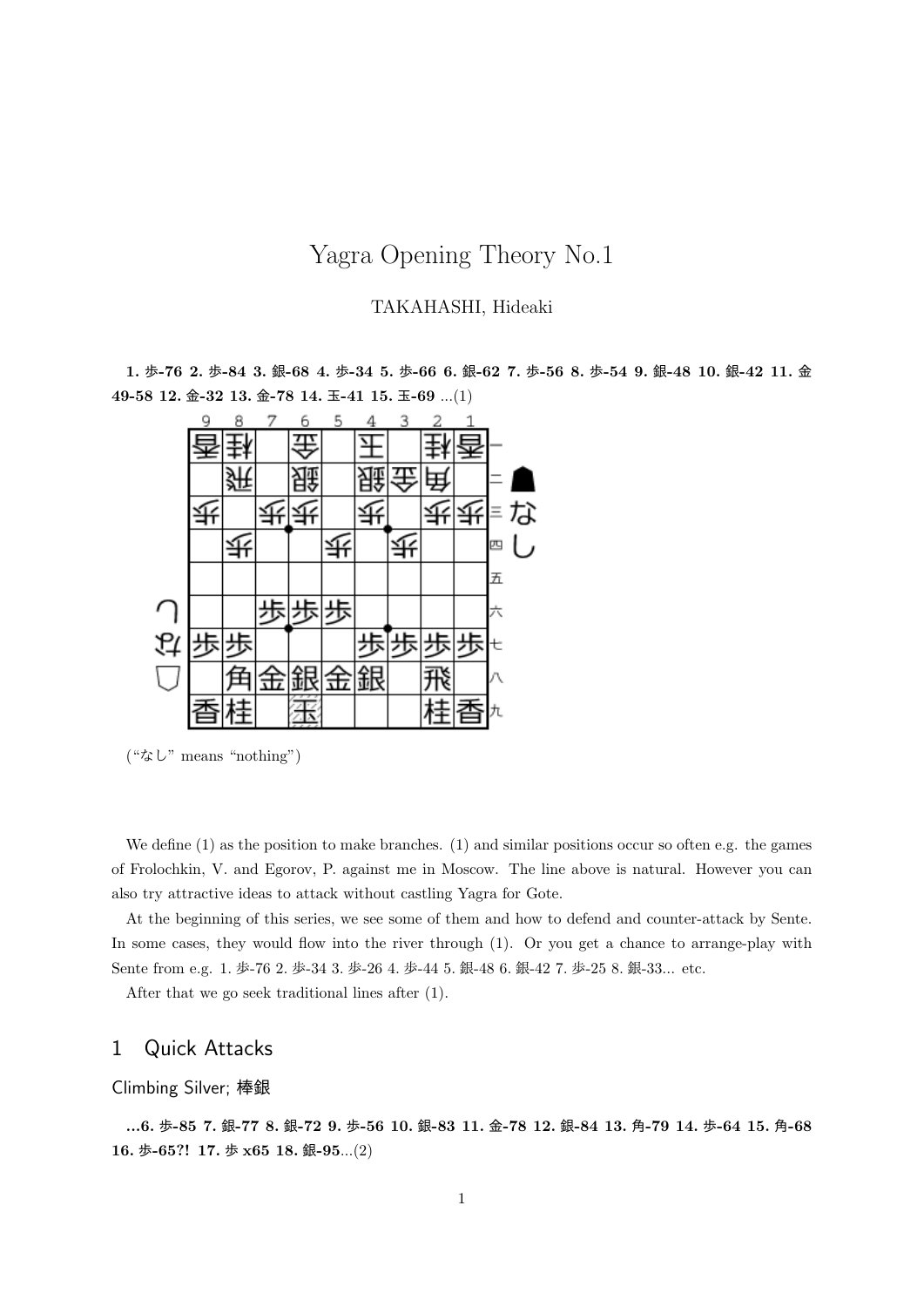

(13. 歩-26? 14. 銀-95 15. 歩-25 16. 角-33 17. 角-79 18. 歩-86 19. 歩 x86 20. 銀 x86 21. 銀 x86 22. 飛 x86 23. <sup>歩</sup>'87 24. <sup>飛</sup>-82 25. <sup>歩</sup>-24 26. <sup>歩</sup> x24 27. <sup>角</sup> x24 28. <sup>角</sup> x24 29. <sup>飛</sup> x24 30. <sup>歩</sup>'22 *∓*. Sente can't continue to attack any more and is threatened ...S'67! or ...P'88 or ...B'57.)



(15. 角-46? 16. 銀-95 17. 角 x64 18. 金 61-52, the position is comfortable for Gote with next ...G-63 then ...P-86. For example, 19. 歩-96 20. 歩-86 21. 歩 x86 22. 金-63 23. 角-55 24. 銀 x86 25. 角 x22+?! 26. <sup>銀</sup> x77+! *∓*)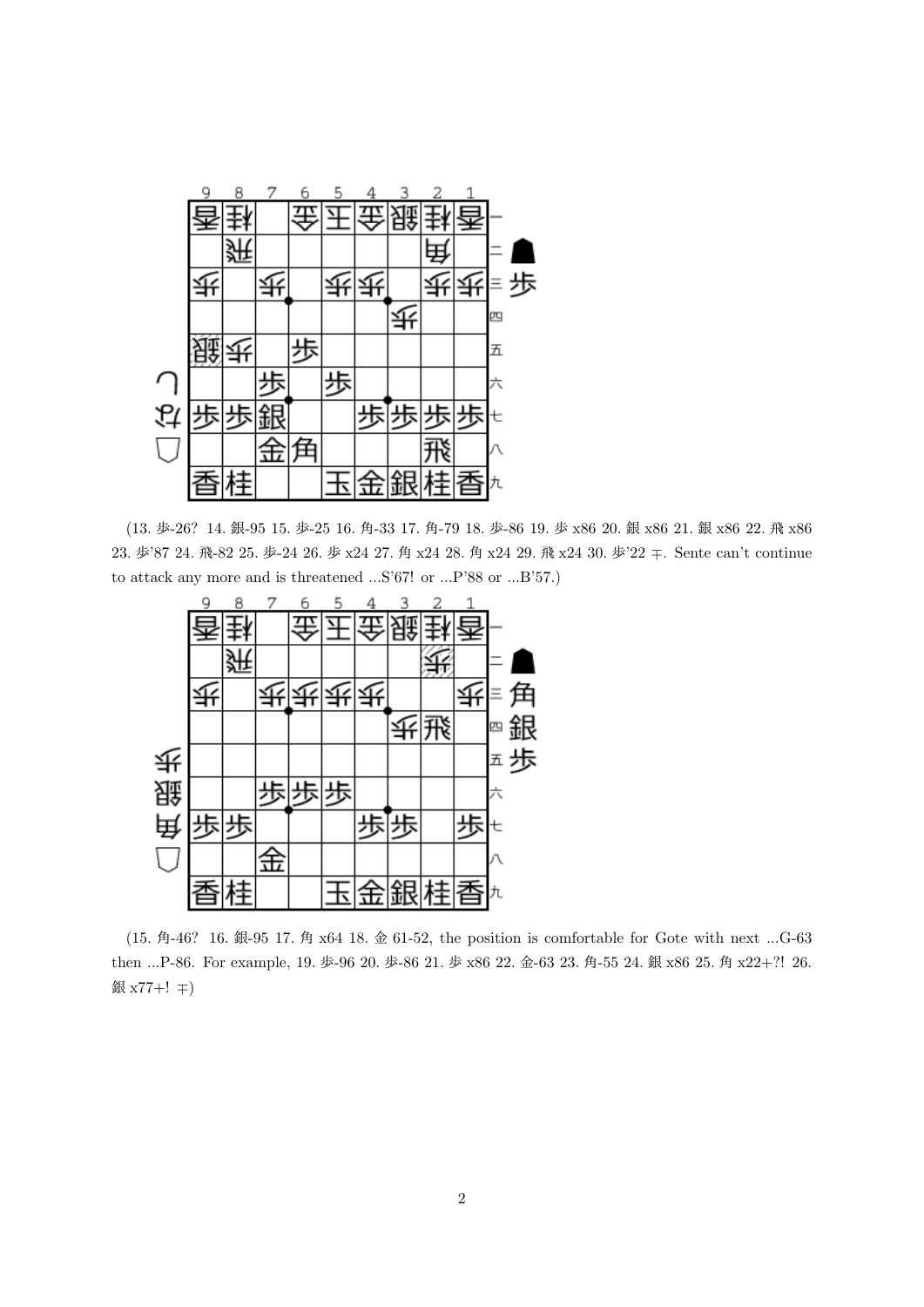

(**15.** 歩**-96** is played by **Moriuchi, T. against Habu, Y. in 1997**. The game run thus: ...**16.P-94 17.B-97 18.P-95 19.Bx64 20.G-42 21.Px95 22.Sx95 23.Lx95 24.Lx95 25.P'96 26.Lx96 27.P'97 28.P'98 29.P-96 30.P-99+ 31.N-97 32.+P-98 33.Nx85 34.Rx85 35.L'86 36.R-45 37.Lx81+ 38.Rx47+ 39.S-48 40.+Rx56 41.P'57 42.+R-54 43.Bx73+ 44.G-62 45.+B-83 46.P'88...**



**...47.+L-82 48.K-41 49.G-67 50.P-89+ 51.N'46 52.+R-44 53.G-56 54.L'45...**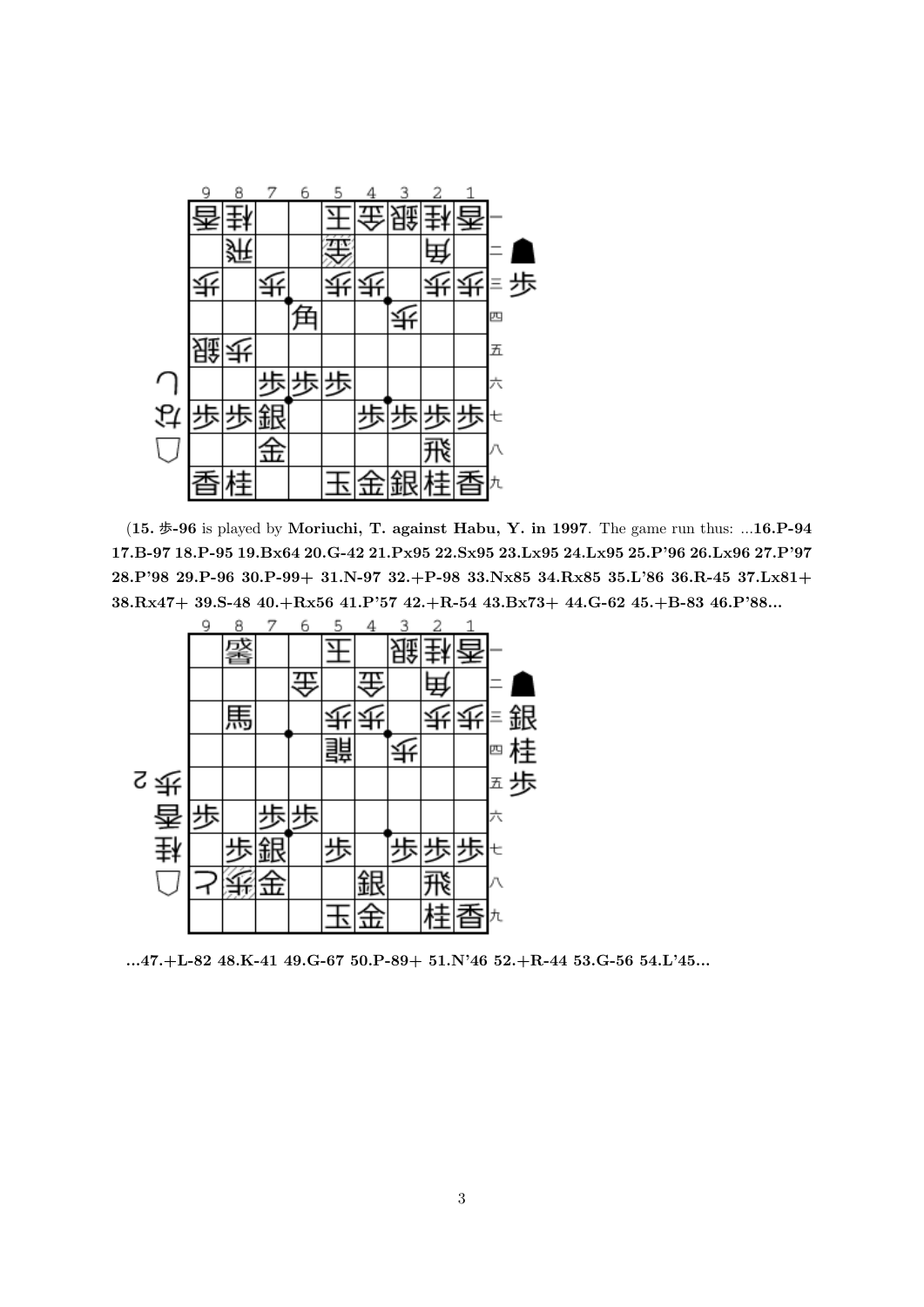

**...55.S-47 56.N'35 57.G-58 58.+P89-88 59.+L-72 60.G62-52 61.S'36 62.Nx47 63.Gx47 64.Lx46 65.G47x46 66.+Px87 67.S-45 68.+Px77 69.Sx44 70.S'39!...**



**...71.R-38 72.S'48 73.Rx48 74.Sx48+ 75.Kx48 76.R'88 77.K-47 78.Bx44 79.R'81 80.K-32 81.L'25 82.N'35 83.K-36 84.S'14 85.S'16 86.N-33 87.N'26 88.Rx83+ 89.Rx83+ 90.B'58 91.P'47 92.Nx47+ 93.Lx23+ 94.Sx23 95.Gx47 96.L'45, 0-1**)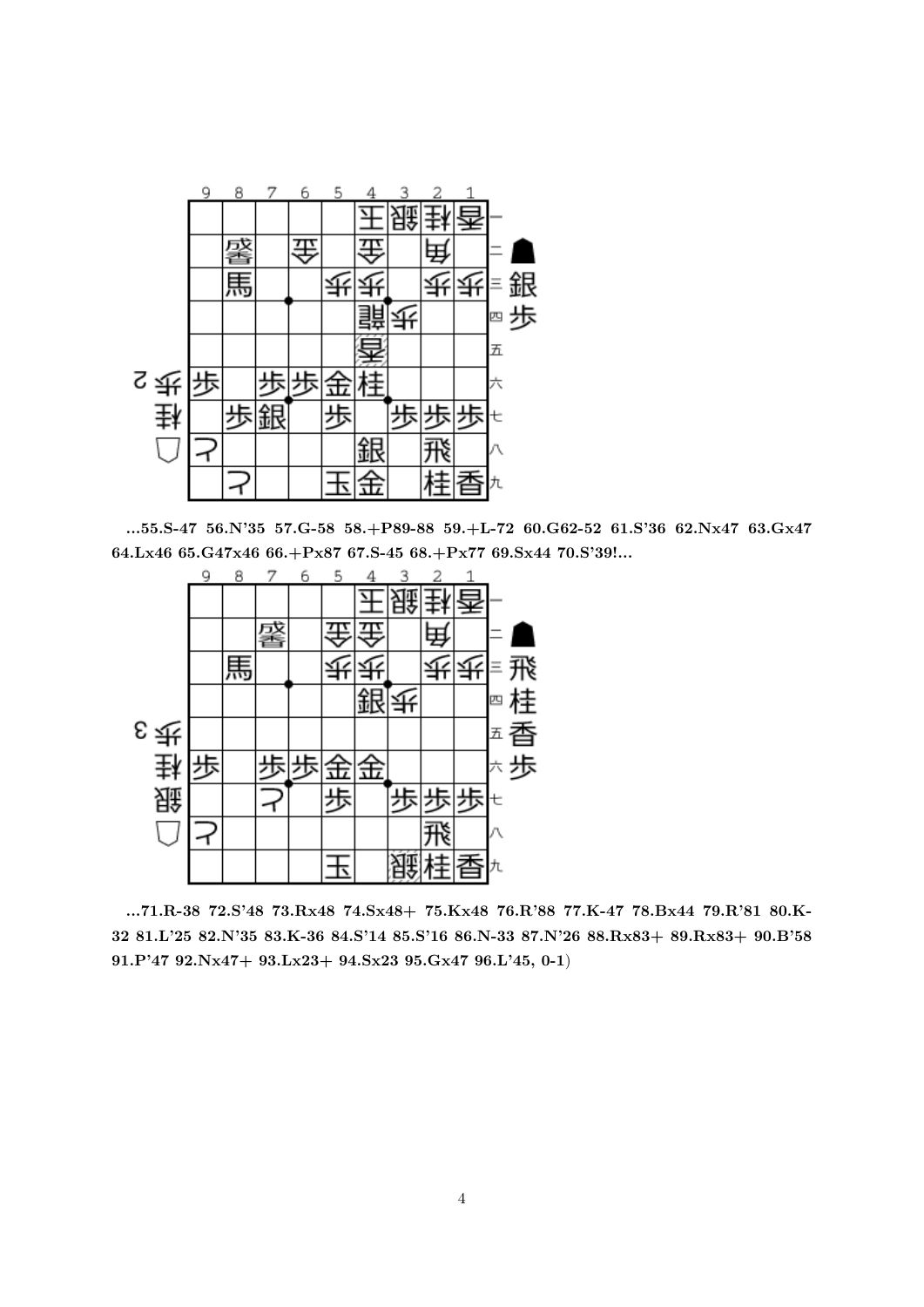

Way back to  $(2)$ , 16. 歩-65?! is the kernel idea of Climbing Silver. It looks rather brutal but not so easy. For example, 19.P-96? leads to collapse by ...20.P-86 21.Px86 22.Sx86 23.Sx86 24.Bx99+ and 19.S-88? is also impossible because ...20.P-86 21.Px86 22.Sx86 23.P'87 24.Bx88+ 25.Gx88 26.Sx87+.

The correct deal is **19.P-55!** played by **Sato, Y. against Habu, Y. in 1997**.

...**20.Bx55 21.R-58 22.P-86 23.Px86 24.Sx86 25.Rx55 26.Sx77+ 27.Nx77 28.R-89+ 29.S'79 30.P'67 31.B-46 32.+Rx99 33.P-64!**



Sente gives rook up but will get very powerful +P on 63 and prepare P'69 instead.

**34.L'54 35.Rx54 36.Px54 37.P-63+ 38.K-42 39.P'69 40.K-32 41.+P-53 42.K-22 43.+Px43 44.R'45 45.B'66 46.K-12 47.N-65 48.+R-89 49.N-53 50.K61-51**

(34.S'68 35.K-48 36.Sx79+ 37.Gx79 is not so valid and of course 34.P'62? 35.R-85 gives Sente clear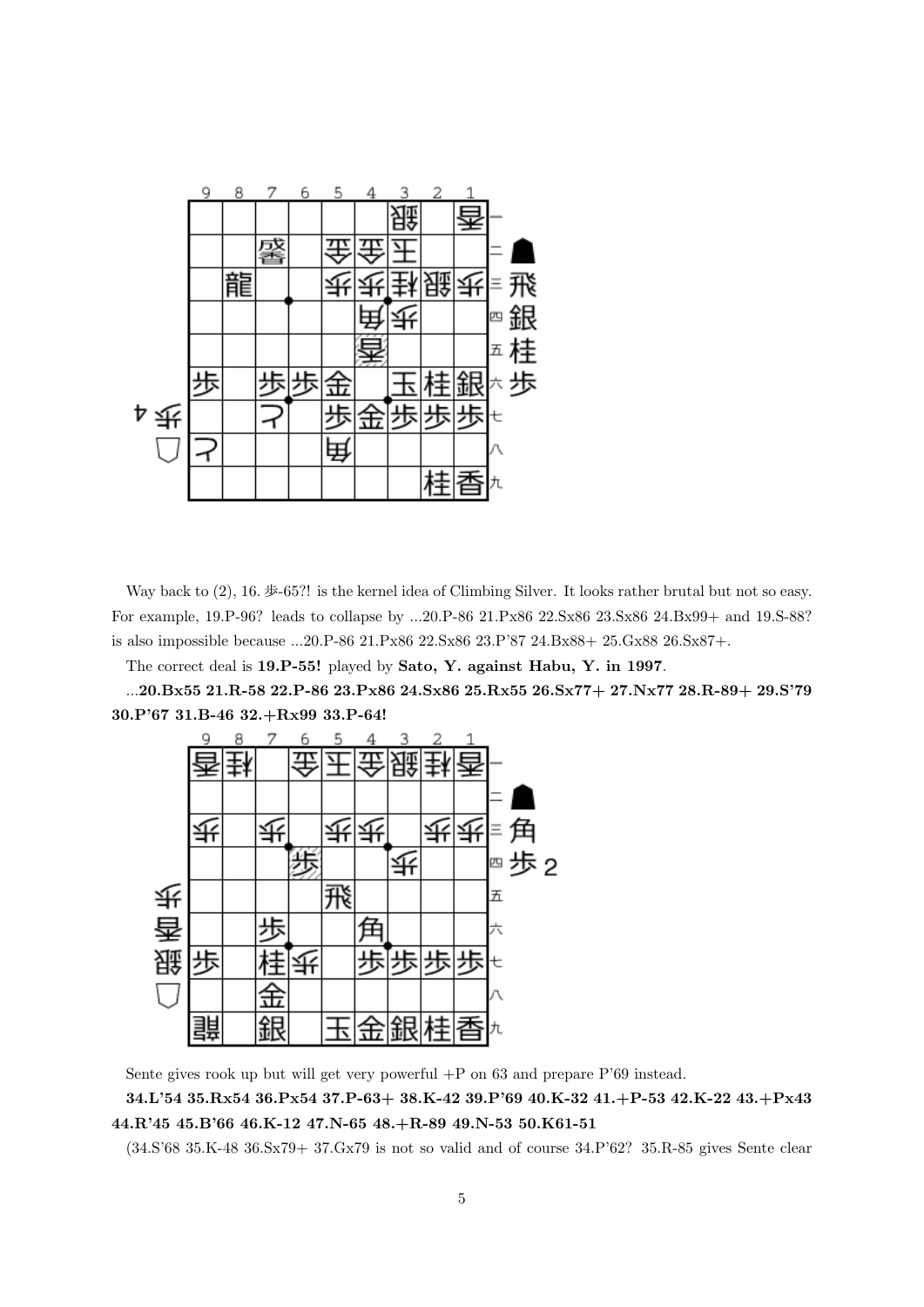advantage.)



#### **51.+P-33?**

(This throws away much of Sente's advantage. 51.P'52! is accurate. Then ...52.G41x52 53.L'33, or ...52.G51-42 53.Nx41+ 54.Gx41 55.P-51+ 56.Gx51 57.+P-32, or ...52.Rx43 53.Px51+ 54.Gx51 55.L'44 56.Rx53 57.B-64. Gote can't save oneself from wreck.)

**52.S'55 53.B46x55 54.Px55 55.L'46 56.Nx33 57.Lx45 58.Nx45 59.Nx41+ 60.Gx41 61.K-48 62.P-68+ 63.Px68 64.P'46 65.R'62 66.L'42 67.Px46 68.B'56 69.S-38 70.P'47 71.K-39 72.N'57 73.Px45 74.Nx49+ 75.Sx49 76.G-32 77.N'44 78.G-22 79.N'25 80.P-48+ 81.Bx48 82.G'47 83.G'38 84.Gx38 85.Sx38 86.Bx78+ 87.G'33 88.+Rx79 89.P'59 90.G'21 91.Gx22 92.Gx22 93.G'33 94.G'21 95.Gx22 96.Gx22 97.G'33 98.G'21 99.S'32 100.Sx32 101.Nx32+ 102.G22x32 103.Gx32 104.Gx32 105.S'33 106.G'31 107.Sx32+ 108.Gx32 109.G'33 110.G'31 111.Gx32 112.Gx32 113.G'33 114.G'31... 1/2-1/2**

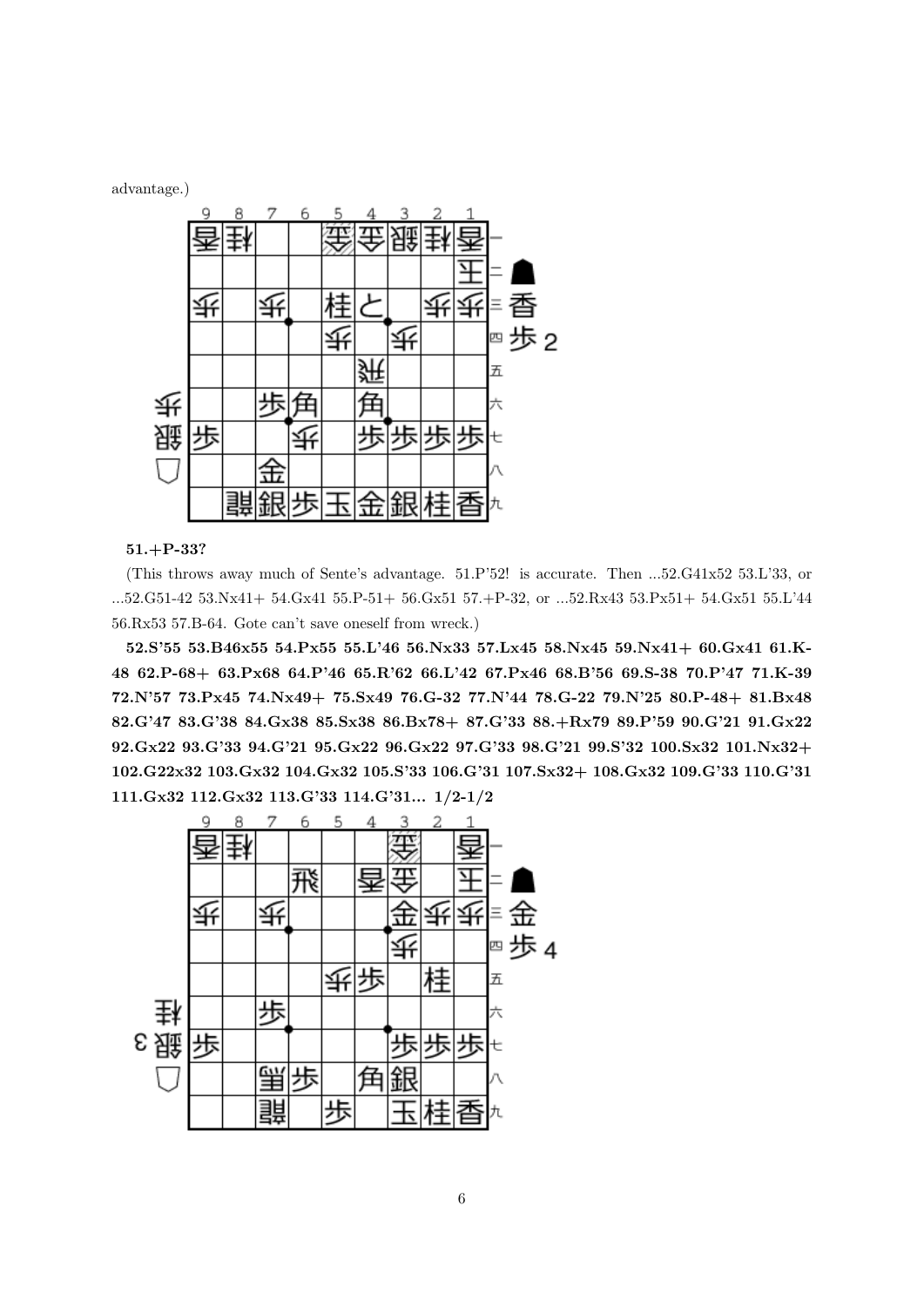After the game, (2) has never appeared. However, though Climbing Silver itself is not popular, some optional lines are still unclear. cf. **Habu, Y.-Tanigawa, K. 1997** below.

**1.P-76 2.P-84 3.S-68 4.P-34 5.P-66 6.P-85 7.S-77 8.S-72 9.P-56 10.S-83 11.B-79 12.S-84 13.G-78 14.G-32 15.P-26 16.S-42 17.S-48 18.K-41 19.G-58 20.P-64 21.G58-67 22.S-95 23.B-68 24.P-65**



**25.S-57 26.P-86 27.Px86 28.Sx86 29.Sx86 30.P'88**



#### **31.N-77**

(31.Gx88 32.Px66 33.Sx66 34.P'65 35.S66-77 36.Rx86! 37.B-57 is my favor.)

**32.Rx86 33.P'87 34.R-84 35.Gx88 36.Px66 37.Sx66 38.P-14 39.K-69 40.K-31 41.K-78 42.P-35 43.S'46 44.P-74 45.P-25 46.N-73 47.B-57 48.P-75 49.Sx75 50.R-44 51.P'64 52.G-62 53.B-**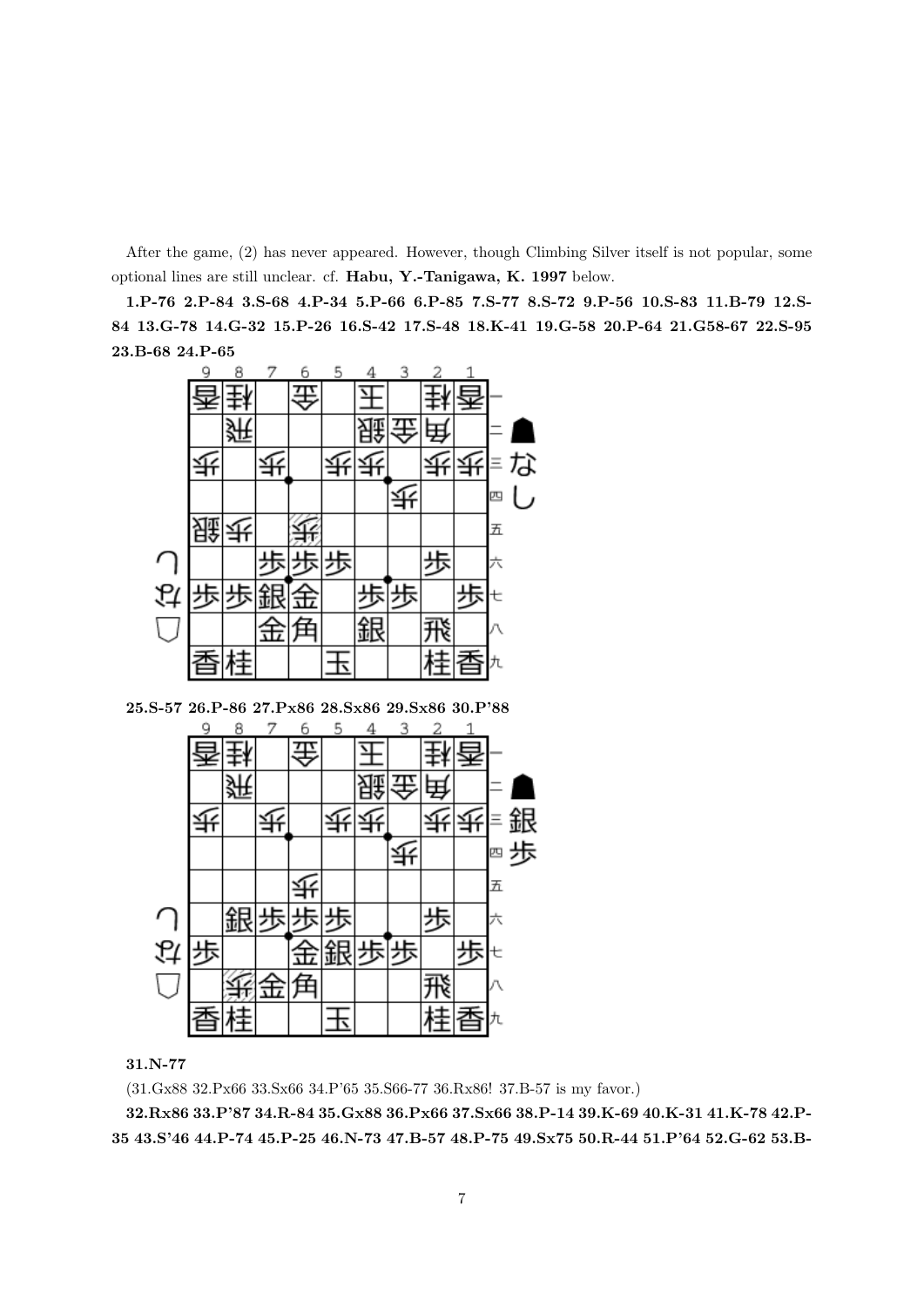

**66 54.R-34 55.P-63+ 56.Gx63 57.Bx22 58.Kx22 59.B'45 60.B'39**

**61.R-38 62.Bx75+ 63.Px75 64.R-64 65.P'65 66.G-54 67.Px64 68.Gx45 69.Sx45 70.B'27 71.R-28 72.Bx45+ 73.P-24 74.Px24 75.P-63+ 76.P'66 77.Gx66 78.P'65 79.G-55 80.S'67**



(Sente can't take this <sup>銀</sup>. e.g. 81.Kx67 82.S'66 83.K-68 84.Sx55 85.Px55 86.P-66 *∓*. Now looking at the position, I suppose that 73.P-24 was redundant because it allows 馬 to retreat on 23 comfortably.)

**81.K-89 82.+B-23 83.P'25 84.Px25 85.+Px53 86.Sx53 87.B'51 88.S-42 89.Bx73+ 90.P'76 91.P'24 92.+Bx24 93.G-45 94.S'66 95.G'34 96.Px77+ 97.Gx77 98.Sx77+ 99.+B-55 100.S'33 101.+Bx77 102.G'78 103.Rx78 104.Sx78+ 105.Kx78 106.P'76 107.Gx24 108.Px77+ 109.Kx77 110.Sx24 111.S'34 112.G'66 113.K-86 114.R'81**